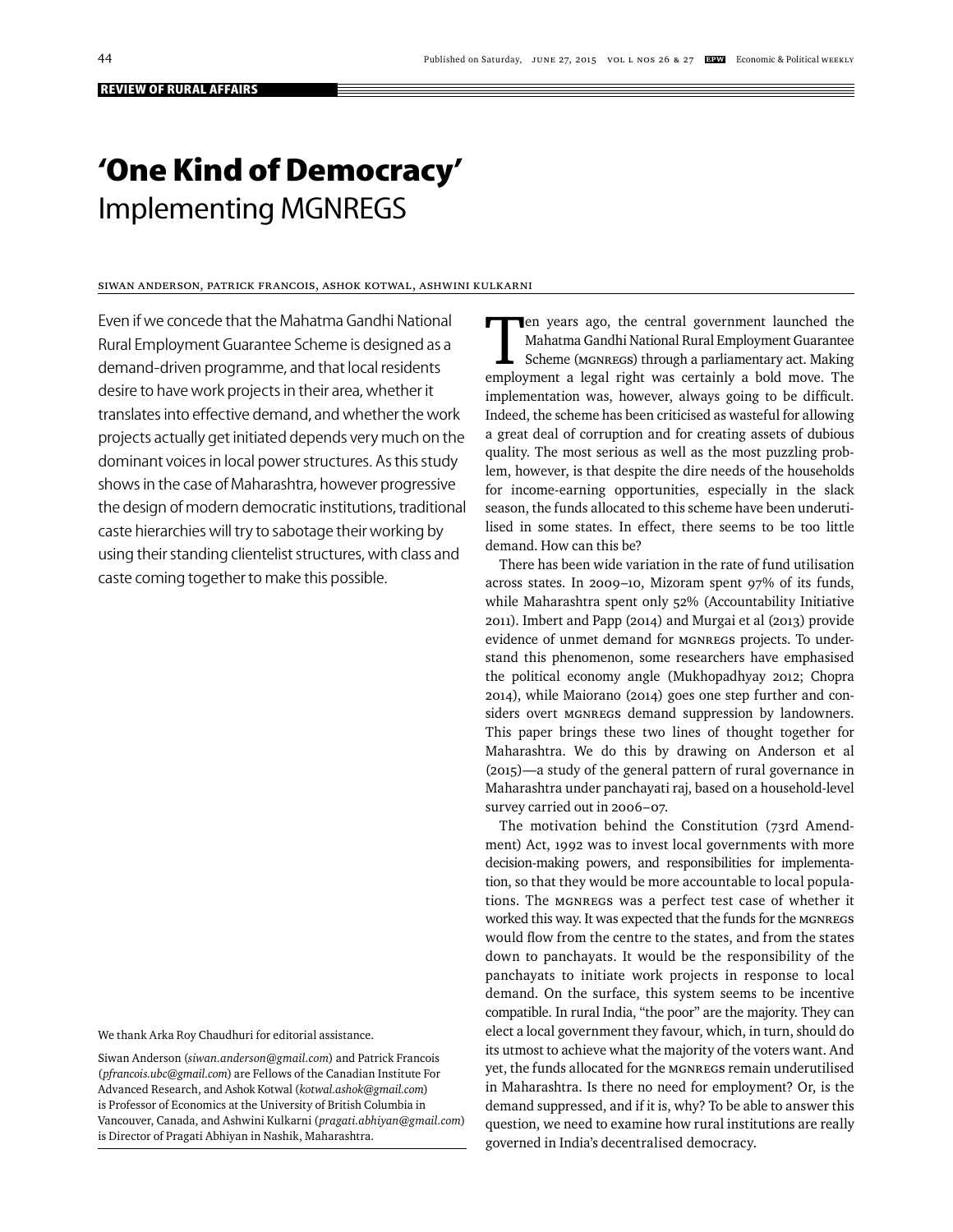Our hypothesis is that even if the MGNREGS is designed as a demand-driven programme, and even if there is a desire on the part of local residents to have work projects in their area, whether it translates into effective demand, and whether the work projects actually get initiated depends very much on the dominant voices in local power structures. Typically, these voices belong to the relatively better-off farmers from the locally dominant caste. In traditional agriculture, a major cost item is labour. Moreover, the timeliness of the availability of labour is crucial in the weather-dependent agriculture of India. All this leads to a very high weight being placed on the availability of cheap and compliant labour. The very rationale of the MGNREGS—to offer an additional source of employment and income to labourers dependent on local farm work—runs counter to this concern of priority to local employers. They would thus naturally use their political influence in panchayats to suppress the demand for MGNREGS works. If that is the case, then however progressive the design of modern democratic institutions, traditional caste hierarchies will try to sabotage their working by using their standing clientelist structures, with class and caste coming together to make this possible. The purpose of this paper is to develop this hypothesis further.

In an interesting account of the history of the post-bellum South in the us, Ransom and Sutch (1977) described how newly freed former slaves became tenants, and found themselves bound in a three way relationship with landowners and stores. It was freedom, a welcome freedom, and yet a constrained freedom—One Kind of Freedom. The story we tell here is similar. A modern democracy based on liberal principles and well-designed rules was imposed on a traditional society with its historically determined hierarchies, and indeed, it brought democracy—One Kind of Democracy—to the rural population of India. We argue that because of deeply ingrained traditional clientelist structures, this kind of democracy does not lead to a simple mapping from majority interests to majoritarian policies.

#### **Survey**

In 2007, we surveyed approximately 9,000 households from a random sample of 300 villages in three regions (Western Maharashtra, Marathwada and Vidarbha) of Maharashtra. Our villages are relatively small, with populations of around 2,000. They are primarily agricultural, and society is typically caste-based (the population of tribals is very small in our sample). More than 40% of our households are below the state poverty line. In Maharashtra, any given gram panchayat (GP) usually covers a population of approximately 2,000. As a result, in our sample, the GPs are village specific.

We administered questionnaires at the household level, village level, and to the GPs directly. The household questionnaires asked about the economic activities of household members, their social capital (for example, the level of trust they have towards other people in the village), and their views on the functioning of the GP. For some information, particularly to obtain the balance sheets of GPs, we had to use the Right to Information Act.

#### **Salient Observations from the Survey**

# **(1) Underutilisation of Funds**

At the time of our survey, the employment guarantee scheme (EGS), which was the precursor to the MGNREGS, was in place in Maharashtra. The EGS showed great promise. Ravallion et al (1991) claimed, "The EGS in Maharashtra India is the most famous and most successful direct governmental effort at reducing absolute poverty in rural areas." Indeed, the EGS programme was more generous to beneficiaries than the M GNREGS. Like the MGNREGS, the EGS was supposed to be universally available. However, the programme is seen in only 20% of the villages sampled. This is alarming, given the extent of dry land agriculture and poverty in our sample. Identical to the MGNREGS, the EGS in Maharashtra was directly funded by the centre and the state, and only needed to be administered by GPs, which represented local residents. In this paper, we use the term MGNREGS, even though the scheme was referred to as the EGS in Maharashtra at the time of our survey.

### **(2) Maratha Dominance**

In Maharashtra, the Maratha caste has been the historically dominant political and economic group. Its economic dominance continues today. Marathas are the largest landowners and cultivators in our sample. In 60% of the villages studied,

**Table 1: Marathas and Other Castes in Sample**

| Variable                   | Marathas | Other Backward Classes | <b>Scheduled Castes</b> |
|----------------------------|----------|------------------------|-------------------------|
| Cultivators (%)            | 0.83     | 0.65                   | 0.33                    |
| Labourers (%)              | 0.10     | 019                    | 0.53                    |
| Landless (%)               | 0.13     | 0 31                   | 0.62                    |
| Average land owned (acres) | 6.74     | 6.00                   | 3.67                    |
| Number of households       | 3.259    | 2.659                  | 2.019                   |

Marathas own the majority of land. It is only when Marathas are a minority in a village that an Other Backward Class (OBC) holds the bulk of the land. Table 1 shows the contrast between Marathas and other castes in our sample.

#### **(3) Maratha Economic and Political Power**

Menon (2012), drawing on the work of Suhas Palshikar, describes the transformation of the Marathas from a backward community to the dominant caste in Maharashtra. To quote her,

From 1962 to 2004, of the total of 2,430 MLAs [members of the legislative assembly], 1,336 or 55% were Maratha. Nearly 54% of the educational institutions in the State are controlled by them. Of the 105 sugar factories, 86 are headed by Marathas, while 23 district cooperative banks have Marathas as chairpersons. Marathas dominate the universities in the State, with 60% to 75% presence in the management. About 71% of the cooperative institutions are under the control of this community. In Maharashtra, 75% to 90% of the land is owned by the community. In addition, all the milk cooperatives and cotton mills are either owned or controlled by them. In 54 of the 288 assembly constituencies, only Marathas have ever been elected—even without any reservations.

Marathas constitute the largest community in Maharashtra. It is not surprising that they hold more political offices than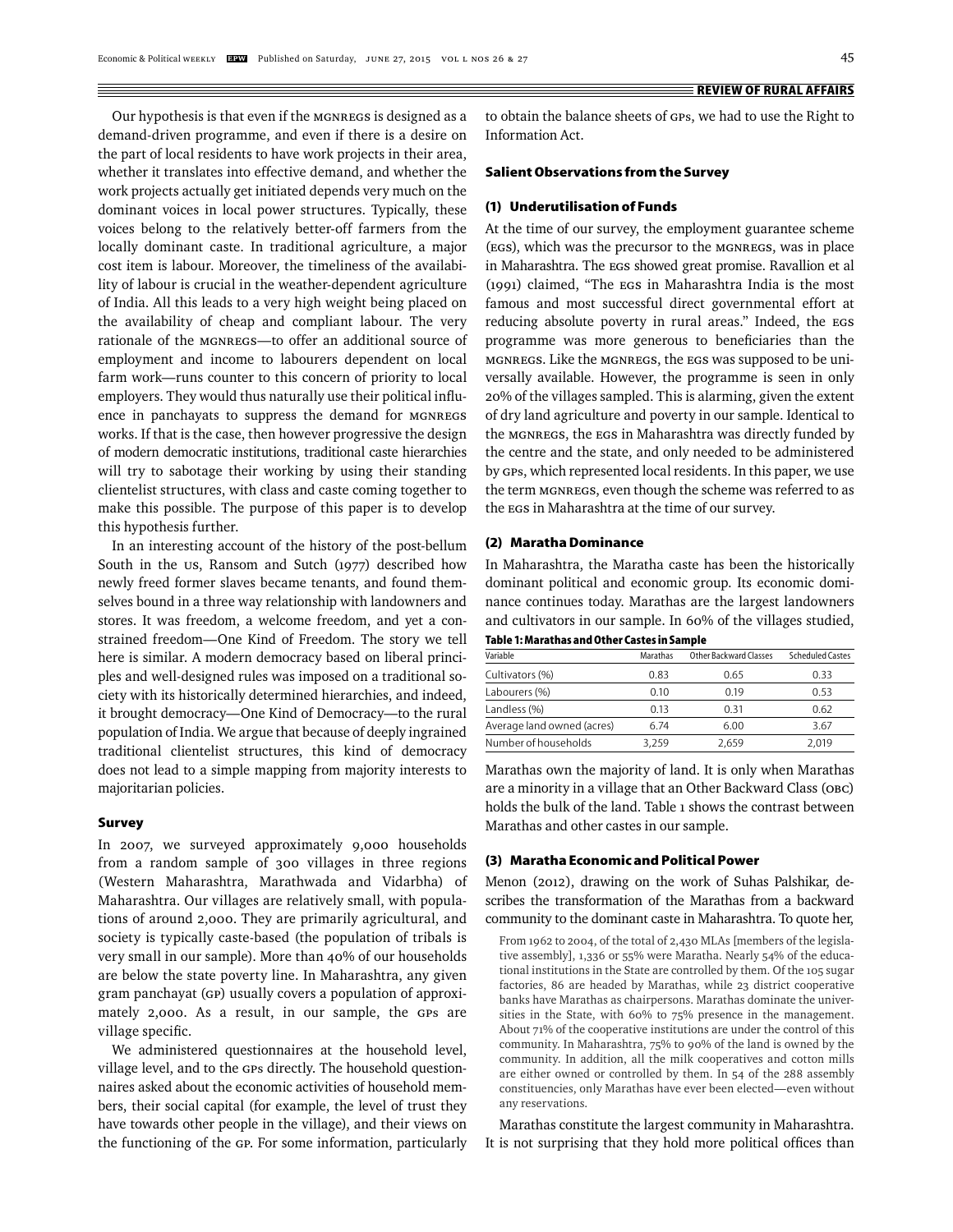members of any other caste. However, Maratha power also arises from land dominance. In our sample of villages, after controlling for Maratha population numbers, comparing a village where Marathas are the dominant landowners to one where they are not, the probability of the gram pradhan being Maratha increases by 22 percentage points. But this understates the effect, since many such villages operate under randomly applied reservations where Marathas (as upper castes) are not allowed to contest. The same comparison, restricted only to unreserved villages, shows the probability of a Maratha pradhan rising by 40 percentage points in Maratha-landdominated villages.

But we treat the caste of the pradhan as only an imperfect indicator of the source of power. There is evidence that powerful groups have been able to employ proxies (from other castes) to overcome the effects of the reservation system. These proxy politicians may serve the interests of the powerful even if they are not from their caste. Things may also work the other way. The non-Maratha majorities may elect Marathas to further their interests simply because of their connections and history of political experience.

Marathas have a disproportionately large representation in all levels of government, on credit cooperative societies, and in trading networks. They clearly have superior access to the government machinery, which is so valued in India's informal economy. For example, for ration cards, job cards, water connections, electricity connections, loan waivers, and credit from cooperatives and other banks. Many support schemes of the government such as the Indira Awas Yojana or disability pensions need certifications of eligibility by local bureaucrats and politicians. Similarly, the access to government health clinics and other delivery channels of government services is a scarce commodity for which there is a huge excess demand. Rationing this demand is a source of enormous power in the countryside. When the local elites provide access to government services to their clients, the clients feel indebted to their patrons. It is easy to see that a worker lacking such access will be hugely grateful to a Maratha landlord for getting him credit for a family wedding or helping a family member gain admission to a government hospital during a medical emergency. The superior access that Maratha landowners have can serve them well as an instrument of patronage.

A very important element of this access is access to information. Those who control local governments control information. This means that often local residents learn about the existence of government schemes created for their benefit through their panchayat leaders. Note that there was widespread ignorance about the MGNREGS in many areas that we surveyed.

# **(4) Different Outcomes in Villages with Maratha Land Dominance**

**(a) Lower Incidence of MGNREGS Implementation:** Curiously, if we look at the subsample of villages (59% of the total) in which the dominant landowning caste (the caste that owns more land in the village than any other) is Maratha, the data show a lower (by about 8%) incidence of MGNREGS implementation. A key feature turned out to be how the outcomes in this subsample of villages were different in many respects from others despite all of them being the same in terms of geographical, climatic, and other characteristics, such as soil quality. Clearly, there was a story here, and Maratha land dominance was investigated by the Anderson et al (2015) study. In addition to the lower level of implementation of the MGNREGS, it documents other notable differences as well.

# (b) Lower Wages, Higher Productivity, and Higher Profits: Wages are lower and yields are higher in villages where a majority of the land is in the hands of Marathas. On average, daily wages are 8% to 10% lower in Maratha-land-dominated villages (compared to when an OBC caste holds the most land), whereas days worked by labourers are not significantly different. In turn, a Maratha-land-dominated village has kharif yields that are more than Rs 7,000 per acre higher than in a non-Maratha-land-dominated village. The profits from cultivation are also significantly higher.

**(c) Higher Levels of Social Capital:** Interestingly, social capital as conventionally measured by responses to "trust" questions is much higher in Maratha-land-dominated villages. There seems to be much greater harmony between agricultural workers and their employers in villages where Marathas own the majority of land. Individuals are more likely to report that people in their village can be trusted in Maratha-landdominated villages, and that they are less likely to be cheated by large landowners. Another measure of social capital is said to arise from voluntary donations of both time and money by individuals. The surveyed households were 18 percentage points more likely to have donated cash, or labour to villagelevel development initiatives in the past year if they were in Maratha land-dominated villages. These are significantly large effects, because on an average, 50% and 30% of people donated cash and labour respectively, a 36% and 62% increase respectively in these villages. They were also more likely to report that someone from their village would "repair" any damage they happen to notice on their farm. In all, the data suggest that social capital, as conventionally evaluated, is better in villages dominated by Maratha landowners.

#### **The Clientelism Hypothesis**

A possible explanation for Maratha land dominance leading to political power is that the insurance and access to vital private and government services provided by Maratha landlords plays a key role in building social cohesion, moderating direct demands for programmes by the poor, and sustaining political support for large landowners. But, for this to be the case, we need to see why landowners would be willing to expend the resources necessary to sustain such political support.

One reason could be that they stand to lose out from implementation of pro-poor policies, such as the MGNREGS, as labour demand and labour's opportunity cost would both increase.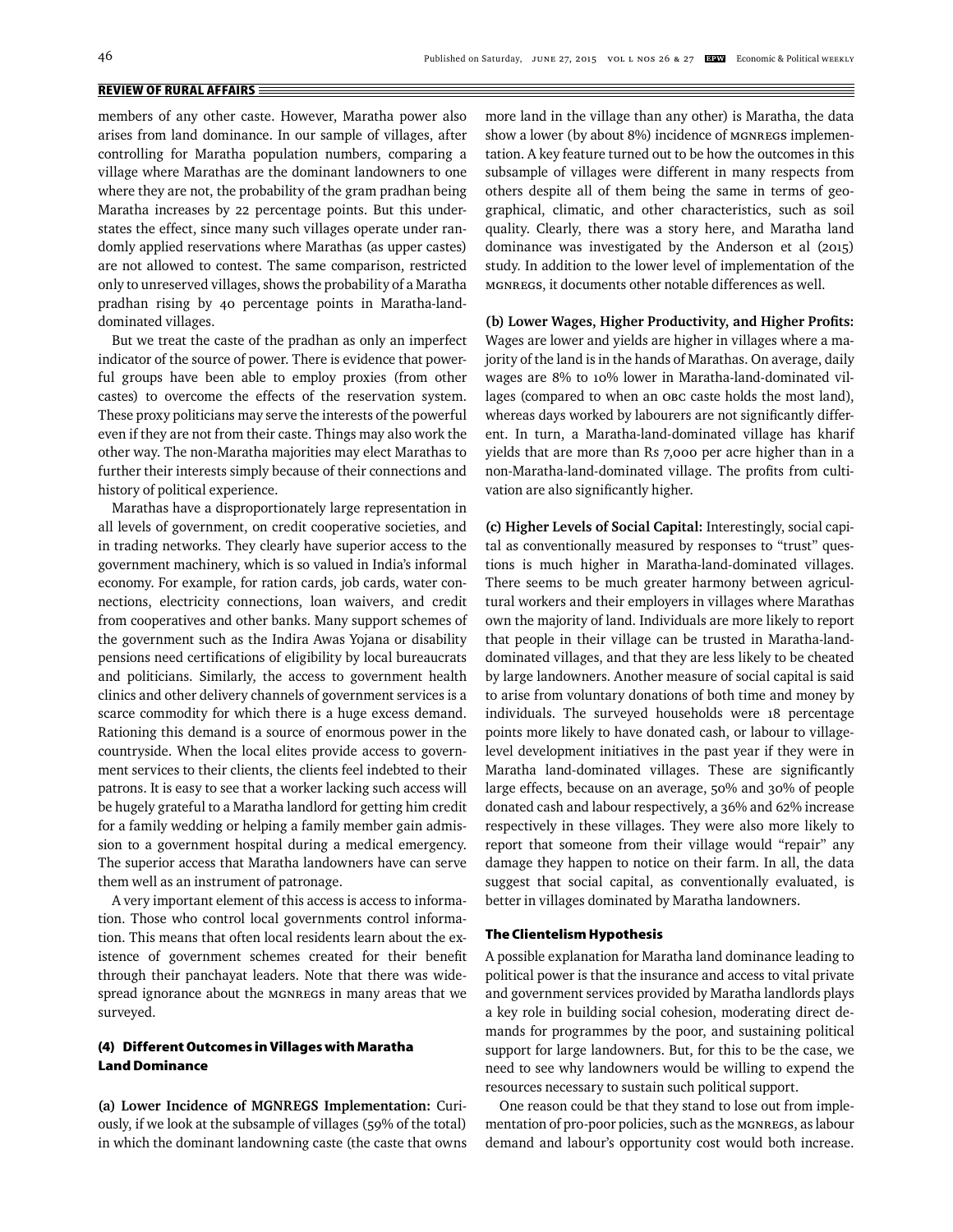This could adversely affect landlords by lowering labour compliance and effort, while raising wages and lowering yields. This is a reason that was informally suggested to us in the field. For example,

Timeliness makes a big difference to the yields. And this is why farmers don't like government schemes that create other employment opportunities for labour. On the banks of Godavari, I can point out a whole belt of villages where Maratha farmers have prevented the government from building roads. Finally, the roads got built when the roads were built with labour brought in from outside (Kalidas Aapet, Marathwada farmer and Shetkari Sanghatana activist).

At an informal level, this is consistent with political scientists' accounts of activities in Maratha-dominated villages. Carter (1974) studied the social determinants of Maratha caste power in Maharashtra. According to him, successful politicians recruit popular support by forming a series of horizontal political alliances with other Maratha leaders who deliver the votes of individuals within their own settlements. But how do local leaders obtain votes from their villages? According to Carter, vertical alliances are based on patronage transactions linking the mass of voters with elite leaders who control the land, the GP, and credit institutions. As the following quote from a farmer in one such village makes clear, these transactions clearly involve an element of quid pro quo.

Marathas have always been the rulers and so it is natural for people to accept their leadership. They have *daanat* (obligation to give). When labourers go to them for help in times of need (especially for marriage ceremonies and illnesses), they give (Kalidas Aapet, Marathwada farmer and Shetkari Sanghatana activist).

This is consistent with Scott's description of traditional patronage amongst the peasantry in Southeast Asia. According to him, the subordinated in traditional villages willingly accede to their subordination in return for consumption insurance.

Within the village context, a wide variety of social arrangements typically operated to assure a minimum income to inhabitants ... They are not radically egalitarian. Rather they imply only that all are entitled to a living out of the resources of the village, and that living is attained often at the cost of a loss of status and autonomy (1977: 5).

The suggestion here is that it is a political transaction, which, in our context, amounts to clientelist vote trading. The logistics of undertaking such a political transaction in the villages are not very difficult even with anonymous balloting. As the villages are small (about 400 households), they are broken up into five or six wards for panchayat elections.

For this to be going on, we should see that the provision of transfers from large landowners or upper castes to the poor or lower castes is more prevalent in Maratha land-dominated villages. The transfers that are most important to the poor are insurance transfers, and it was these that were specifically targeted in the Anderson et al (2015) survey.

Anderson et al (2015) rule out a number of hypotheses—this is not because rich landowning Marathas are more able village representatives. Such villages do not report higher levels of public goods, nor greater availability of resources from the state. As a matter of fact, Maratha land dominance is associated with less use of the available anti-poverty programmes

and other centre-provided resources. This is not because rich landowners are able to divide and conquer, as social capital is higher in these.

The hypothesis that emerges from Anderson et al (2015) is political clientelism. It is akin to the patron–client relationships described by Scott (1977), where landlords (patrons) use their private resources and connections to acquire power over workers (clients) by offering them insurance against consumption and production contingencies. This type of clientelism works through highly personalised relationships that exist in traditional societies. Maratha landlords (dominant farmers) provide private insurance benefits to poor workers, and access to private services through Maratha trading networks and government services through their political connections. In return, the poor vote for the landlords. The landlords benefit from control of the GP by keeping out government anti-poverty programmes that would increase the reservation wage of the poor, directly affecting their profits.

Our study shows that in a developing society such as India, traditional hierarchies (for example, caste) manifest their influence through formally modern democratic structures. Though caste is unique to India, the phenomenon of traditional hierarchies sabotaging modern political institutions is not. Interestingly, our study corroborates a thesis by Sadanandan (2012) that decentralisation tends to create greater scope for clientelism, as relationships in a decentralised set up are more personal, voting behaviour is less secret, and enforcement of implicit contracts is more feasible.

In subsistence economies, the poor place a huge premium on help during a contingency, for which they are willing to give up substantial long-term gains. We believe that the rural elite are able to take advantage of this to make modern institutions work in their interests. In a broad sense, the paper provides evidence of how the vested interests of the dominant caste elites, which developed over hundreds of years, persist under the veneer of modern institutions and still affect policy outcomes. In this sense, it is related to the theoretical work of Acemoglu and Robinson (2008), which analyses how political institutions can influence economic outcomes by distinguishing between de jure and de facto political power. The establishment of formal democratic structures may lead the elite to implement changes that offset declines in their de jure power by building their de facto power. Maintaining and strengthening this power can come at the cost of the development process. The Acemoglu and Robinson (2008) model can imply a pattern of captured democracy, where a democratic regime may survive by selecting economic institutions favouring the historical elite.

In villages where the historical elite dominate, clients deeply appreciate their ongoing relationships with patrons. So much so that our surveys indicate surprisingly positive social relations in them. This echoes a recent paper by Acemoglu et al (2014) examining the role of chieftaincy in Sierra Leone. There, villages with negative development outcomes and the most powerful chiefs seemed to exhibit higher social capital. They suppose this to be an outcome of the strong ties built under powerful chiefs and maintained through patronage.